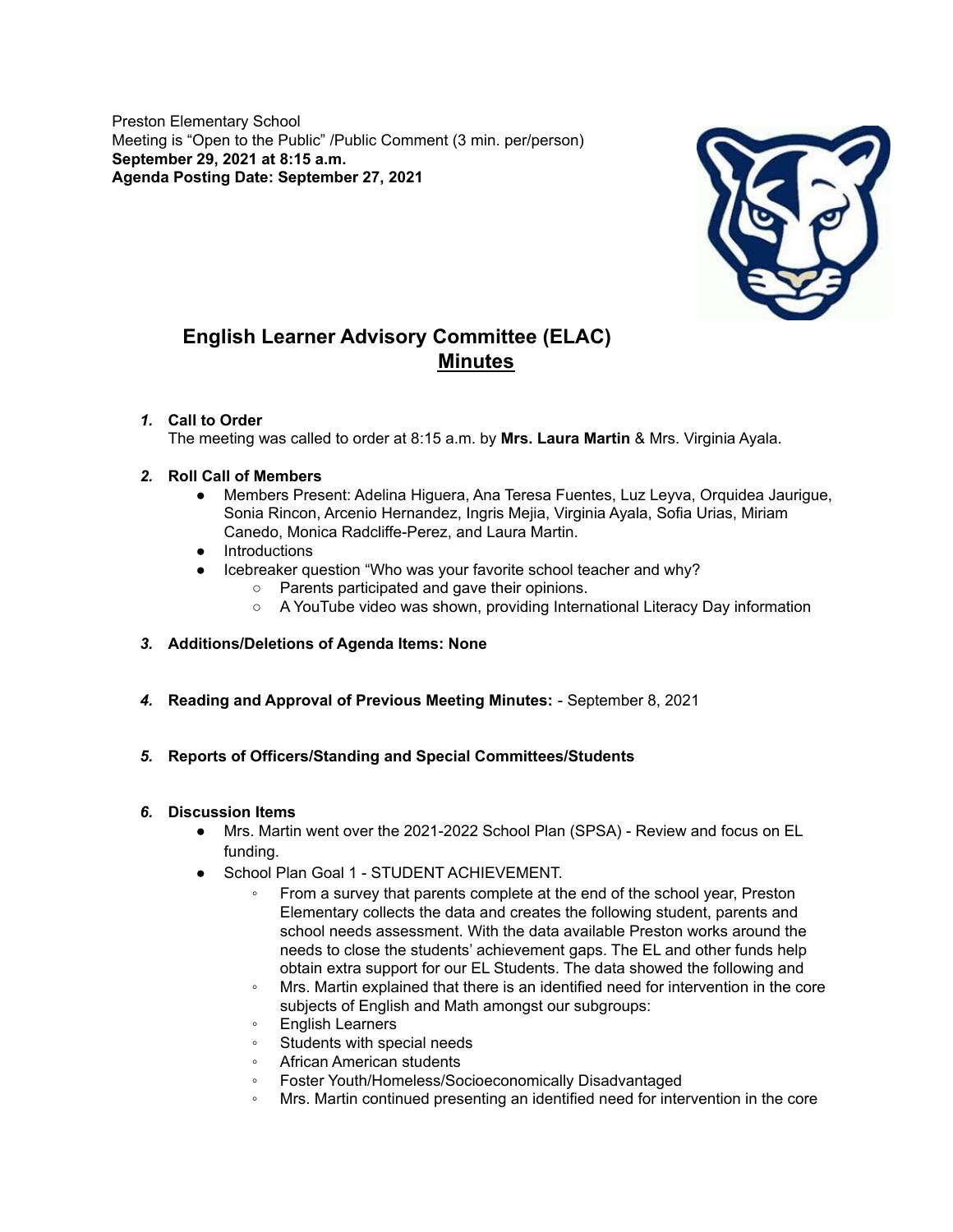subjects of English and Math amongst our subgroups, including but not limited to our English Learners, which make up 22.2% (+111/556 students) of our student population, students with special needs which also includes African American students and English Language Learners, and our African American student population.

- Students are performing below grade-level in either language arts, math, or both.
- In 20-21 only students in grades 2-5 were provided Summer School last year if they met certain criteria.
- Mrs. Martin mentioned that this year 21-22 Preston is providing access to interventions and additional support as needed:
- Preston Elementary has hired extra certificate personnel Reading Specialist.
- Preston is using targeted intervention strategies and programs to decrease the number of students needing interventions:
- Lexia: Accelerates the development of literacy skills for students of all abilities, helping them make that critical shift from learning to read to reading to learn.
- Moby Max: Fixes learning gaps with the power of personalized learning. MobyMax's adaptive curriculum creates an individualized education plan for each student, allowing gifted students to progress as quickly as they like while simultaneously ensuring that remedial students get the extra instruction they need.
- Other helpful resources such as: Footsteps2Brilliance: (K-3) that offers interactive eBooks, songs, and games in English or Spanish. Game-based to increase academic vocabulary, comprehension, and critical thinking skills
- SIPPS: (K-5) a program to help both new and struggling readers, for fluent, independent reading. Helps students to read silently with higher levels of comprehension.
- The funds in Goals 1-3 also, help to provide access to:
- Conferences: teacher, parent, administrator
- **Tutoring**
- **Consultants**
- Professional Development
- **Collaboration**
- Summer School
- **Bilingual Instructional Assistants**
- **Extra Duty**
- Substitutes
- Salaries (certificated & classified)
- **Benefits**
- Books and supplies
- Supplemental instructional materials, digital programs
- Other services
- Print Shop, copies, paper ink, etc.
- Technology
- Chromebooks, iPads, Voice amplifiers, printers, headphones, cameras, monitors, cords, etc.
- **Transportation**
- Arts & Sports
- Parent Arcenio: How our students tested? How are they being tested with the programs?
- Mrs. Martin: Explained how the students were tested at the beginning of the school year to find their level and work on specific student's needs to help close gaps by using specific strategies tailored to our students' needs.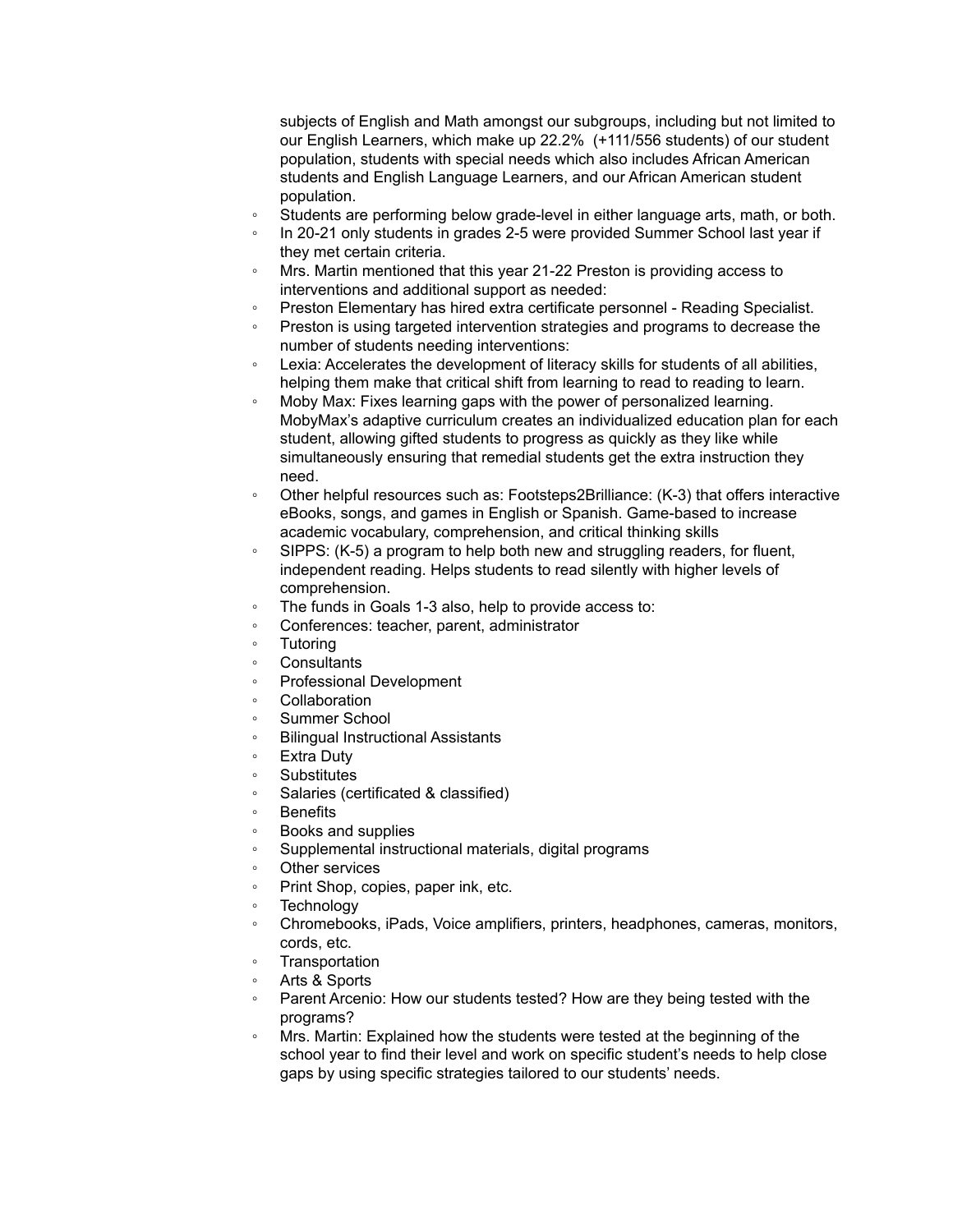- Mrs. Martin continued with School Plan Goal 2 PROFESSIONAL DEVELOPMENT
- Mrs. Martin mentioned that Preston Elementary teachers consistently are given time to collaborate using student data and measurable outcomes to identify student needs. They create plans for intervention and monitor progress to increase student achievement and improve instructional practices.
	- Preston Elementary teachers consistently are given time to collaborate using student data and measurable outcomes to identify student needs, create a plan for interventions, and monitor progress to increase achievement as supported and improve instructional practices.
	- The funding also helps to provide access to services explained previously in Goal #1, as well as:
	- PLC
	- Staff meetings
	- Collaboration meetings
	- Data, iReady to identify students' needs
	- Lesson Plans
	- Targeted Instruction Design, etc.
	- PBIS Bootcamp training
	- Conferences
	- Registration fees
	- Transportation fees
	- Hotel fees
	- Meals
	- Materials
	- Supplies
	- Resources
	- Substitutes
	- Salaries (certificated & Classified)
	- Benefits
	- Preston is monitoring the school environment and implementing systems of student recognition and support to reduce the referral and suspension rates, while increasing positive behaviors on campus.
	- Awards & students' incentives
	- Posters, signs, visitor passes
- Mrs. Martin continued School Plan Goal 3 PARENT INVOLVEMENT
- Mrs. Martin explained to the audience that Preston's goal #3 is to increase parent participation in parent committees school-wide events
	- During school and
	- After school.
	- Mrs. Martin mentioned that Preston Elementary's goal is to increase parent participation in parent committees and school-wide events both during school and after school.
	- The funding also helps to provide access to services explained previously in Goal #1, as well as:
	- Light refreshments
	- Resources offices during parent events
	- Translation services
	- Activities & assemblies
	- Parent workshops CABE
	- Registration fees
	- Transportation fees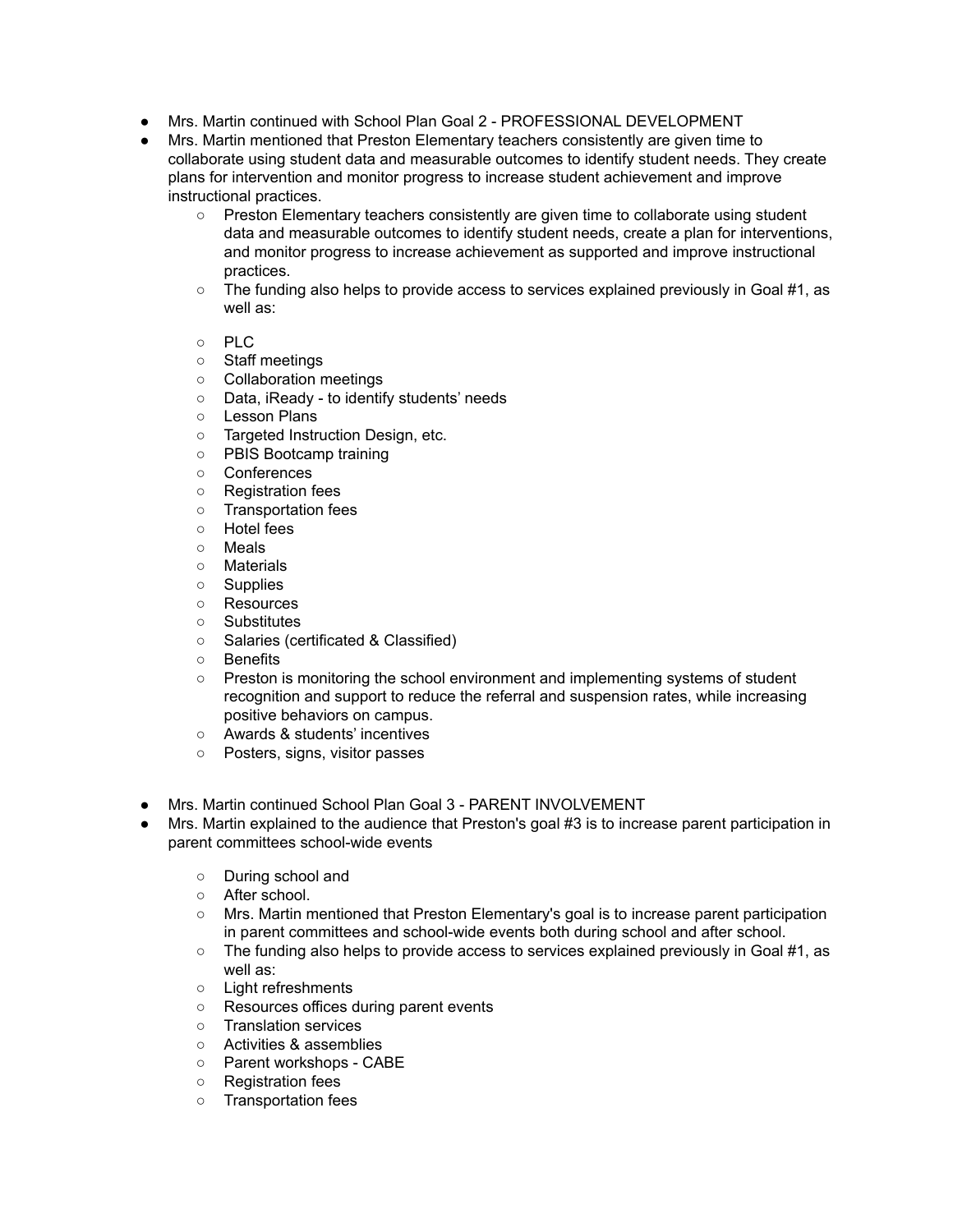- Hotel fees
- Meals
- Materials
- Supplies
- Resources
- Parents were pleased and had a very good understanding of Preston's 21-22 School Plan.
- ELAC committee approved the 21-22 School Plan.
- *7.* **Information Items**
	- Mrs. Martin welcomed everybody again.
	- Guest speaker Mrs. Guerrero Preston's Resources Specialist" arrived to provide information to our parents, regarding the services that our new staff is providing to Preston students. Mrs. Guerrero specializes in helping students with difficult time reading and writing. They work on reading every day of each grade level then splitting them in groups by reading level. Preston's goal is to get them reading by the end of the school year. There are three Reading Specialists hired to work here at the school. Another RSP Specialist is working with Mrs. Guerrero and the other three Reading Specialists are working with the rest of the teachers.
	- Parent Arcenio Hernandez posed a question: "When was the program implemented? o Mrs. Martin responds: "at the beginning of the school year."
	- Parent Ana: "Are the students taken away from their class time?"
		- o Mrs. Martin responds: "no they are not taken away from their class time. The program is incorporated into the student curriculum and distributed throughout the day."
- Resources Specialist: left the meeting to join her class for the day.
- Mrs. Martin: "explains why Resource Specialists are needed and how they help our students.
- There are also other services that the Rialto USD as well as Preston Elementary care about and is to provide Social Emotional Learning along Positive Interventions and Support (PBIS).
- Mrs. Martin invited the parents to the next meeting where they'll receive information regarding what Preston Elementary is doing regarding Positive Interventions and Support (PBIS).
	- Review ELAC Meeting dates for 2021-2022
		- o Mrs. Martin reviewed the ELAC meeting dates for 2021-2022.
		- o A flyer was presented to parents, as a reminder for the next ELAC meeting on Wednesday, September 29, 2021 and parents were invited.
	- Review DELAC meeting dates for 2020-2021
		- o Mrs. Martin showed the DELAC meeting dates for 2021-2022 from the Rialto USD website.
	- Review SSC meeting dates for 2021-2022
	- The parents were also invited to attend the 2:3 p.m. School Site Council (SSC) meeting.
		- o Mrs. Martin reviewed the SSC meeting dates for 2021-2022.
		- o A flyer was presented to parents, as a reminder for the next SSC meeting on Wednesday, October, 20, 2021 and parents were invited.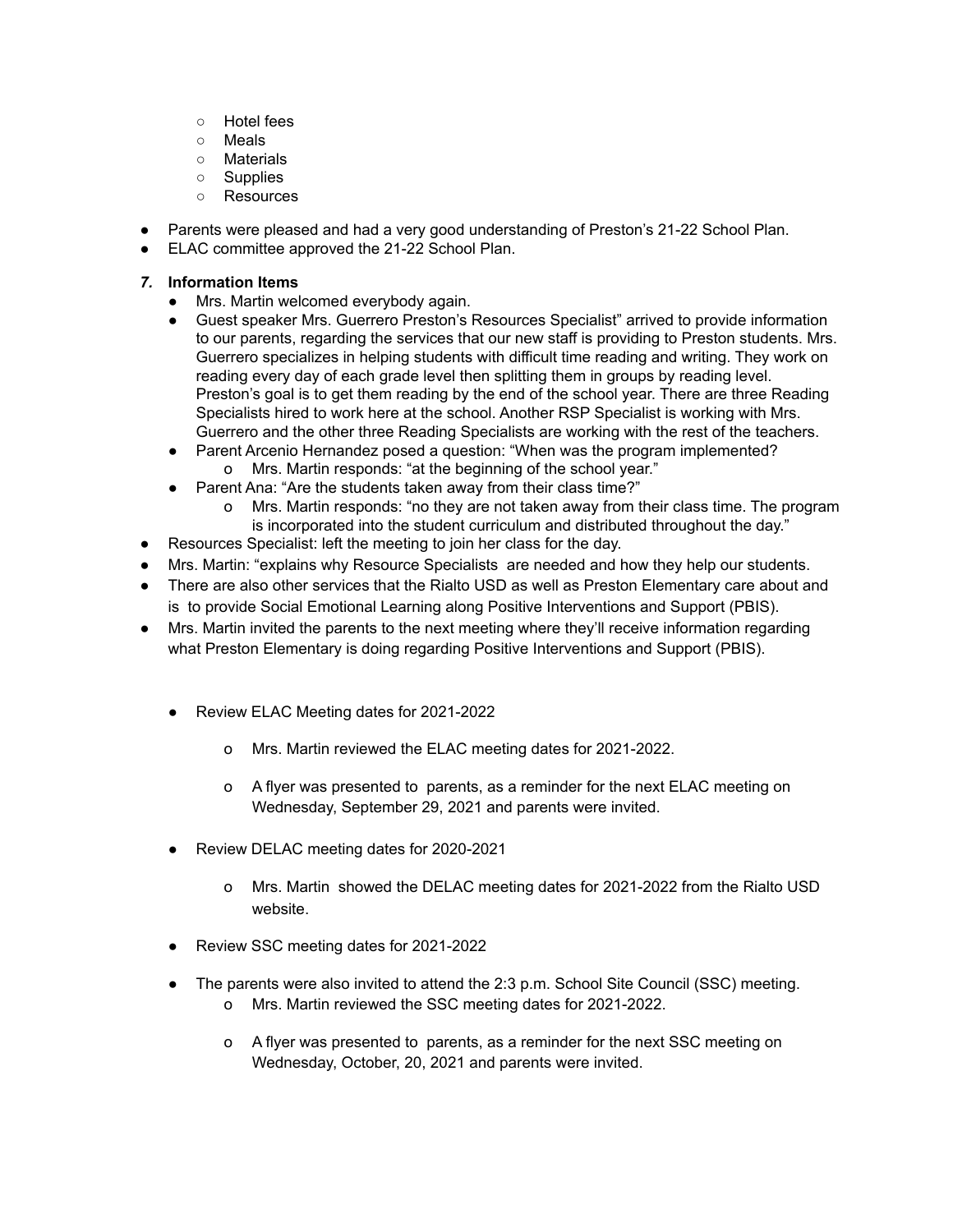- Mrs. Martin appreciated the parents' attendance and concluded the meeting.
- *8.* **Public Comments (3 minutes):**
- *9.* **Action/Consent Items**
	- ●

●

- *10.* **Unfinished Business and General Orders: None**
- *11.* **New Business**
	- ●
- *12.* **Adjournment**
	- Mrs. Laura Martin motioned to adjourn the meeting at 9:10 a.m. and seconded by Arcenio Hernandez.

### **Next Meeting: Wednesday, October 20, 2021, at 8:15 a.m. in Preston Elementary School Cafeteria.**

In accordance with section 54953.2 of the Government Code, individuals may make a request for disability-related modification or accommodations, including, including auxiliary aids or services, in order to participate in a public meeting. Such requests must be submitted in writing no later than 12:00 noon three business days preceding the date of the meeting. Requests should be submitted to the attention of Monica Radcliffe-Perez, Principal.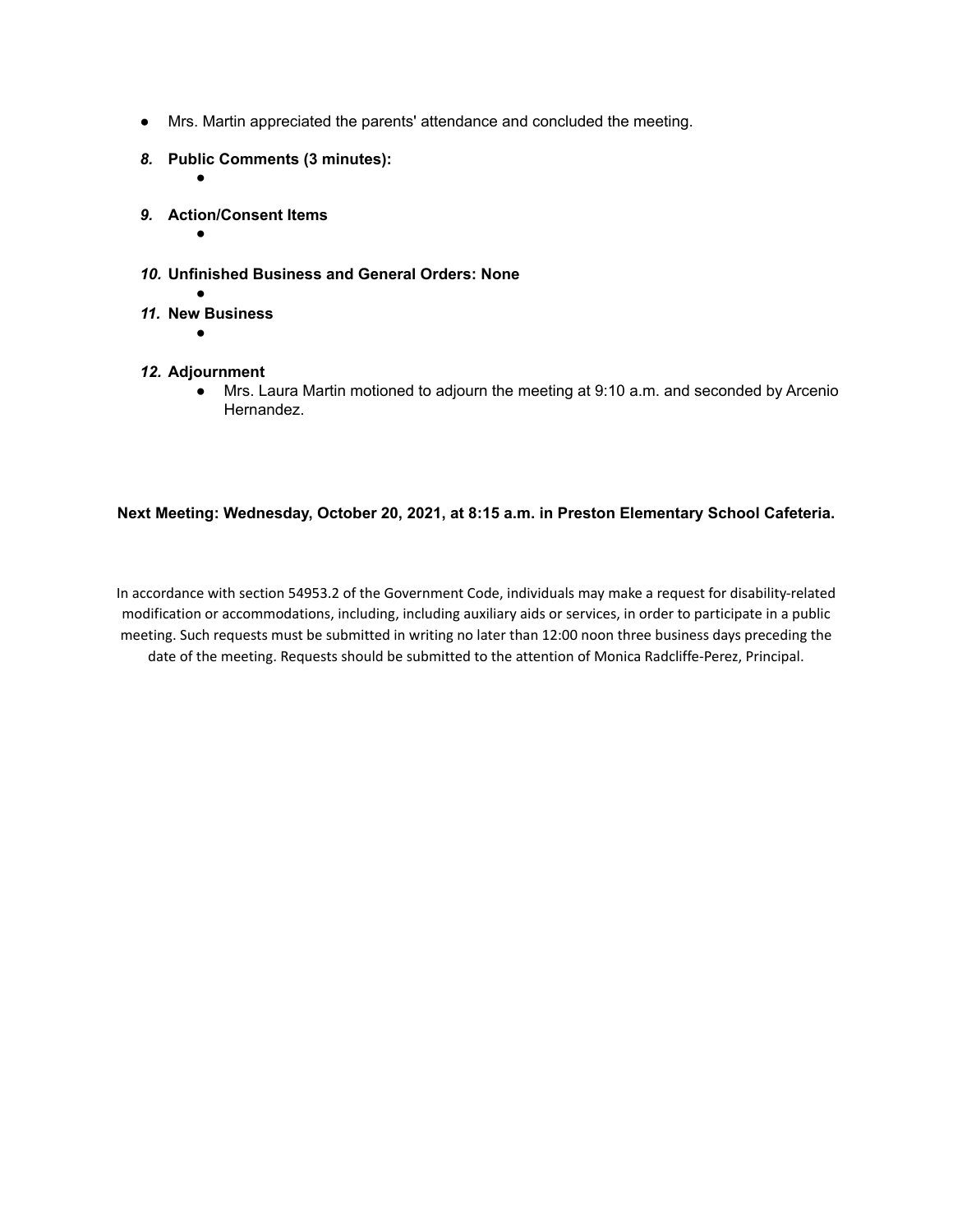Escuela Primaria Preston La reunión está "abierta al público" / Comentarios del público (3 min. por persona) **29 de septiembre de 2021 a las 8:15 horas Fecha de publicación del orden del día: 27 de septiembre de 2021**



# **Comité consultivo de aprendices de inglés (ELAC) Acta**

### *1.* **Llamada al orden**

La reunión fue llamada al orden a las 8:15 a.m. por la Sra. Laura Martin y la Sra. Virginia Ayala.

### *2.* **Pasar lista de los miembros**

- Miembros presentes: Adelina Higuera, Ana Teresa Fuentes, Luz Leyva, Orquidea Jaurigue, Sonia Rincón, Arcenio Hernandez, Ingris Mejia, Virginia Ayala, Sofia Urias, Miriam Canedo, Monica Radcliffe-Perez, y Laura Martin.
- Presentaciones
- Pregunta para romper el hielo: "¿Quién fue tu maestro de escuela favorito y por qué?
	- Los padres participaron y dieron su opinión.
	- Se proyectó un vídeo de YouTube con información sobre el Día Internacional de la Alfabetización
- *3.* **Añadir/eliminar puntos del orden del día: Ninguno**
- *4.* **Lectura y aprobación del acta de la reunión anterior:** 8 de septiembre de 2021
- *5.* **Informes de Funcionarios / Comités Permanentes y Especiales / Estudiantes**

### *6.* **Temas de discusión**

- La Sra. Martin repasó el Plan Escolar 2021-2022 (SPSA) Revisión y enfoque en los fondos para EL.
- Meta 1 del Plan Escolar: LOGRO DEL ESTUDIANTE.
	- A partir de una encuesta que los padres completan al final del año escolar, la Primaria Preston recopila los datos y crea la siguiente evaluación de las necesidades de los estudiantes, los padres y la escuela. Con los datos disponibles, Preston trabaja en torno a las necesidades de cerrar las brechas de rendimiento de los estudiantes. El EL y otros fondos ayudan a obtener apoyo adicional para nuestros estudiantes EL. Los datos mostraron lo siguiente y
	- La Sra. Martin explicó que hay una necesidad identificada de intervención en las materias básicas de inglés y matemáticas entre nuestros subgrupos:
	- Aprendices de inglés
	- Estudiantes con necesidades especiales
	- Estudiantes afroamericanos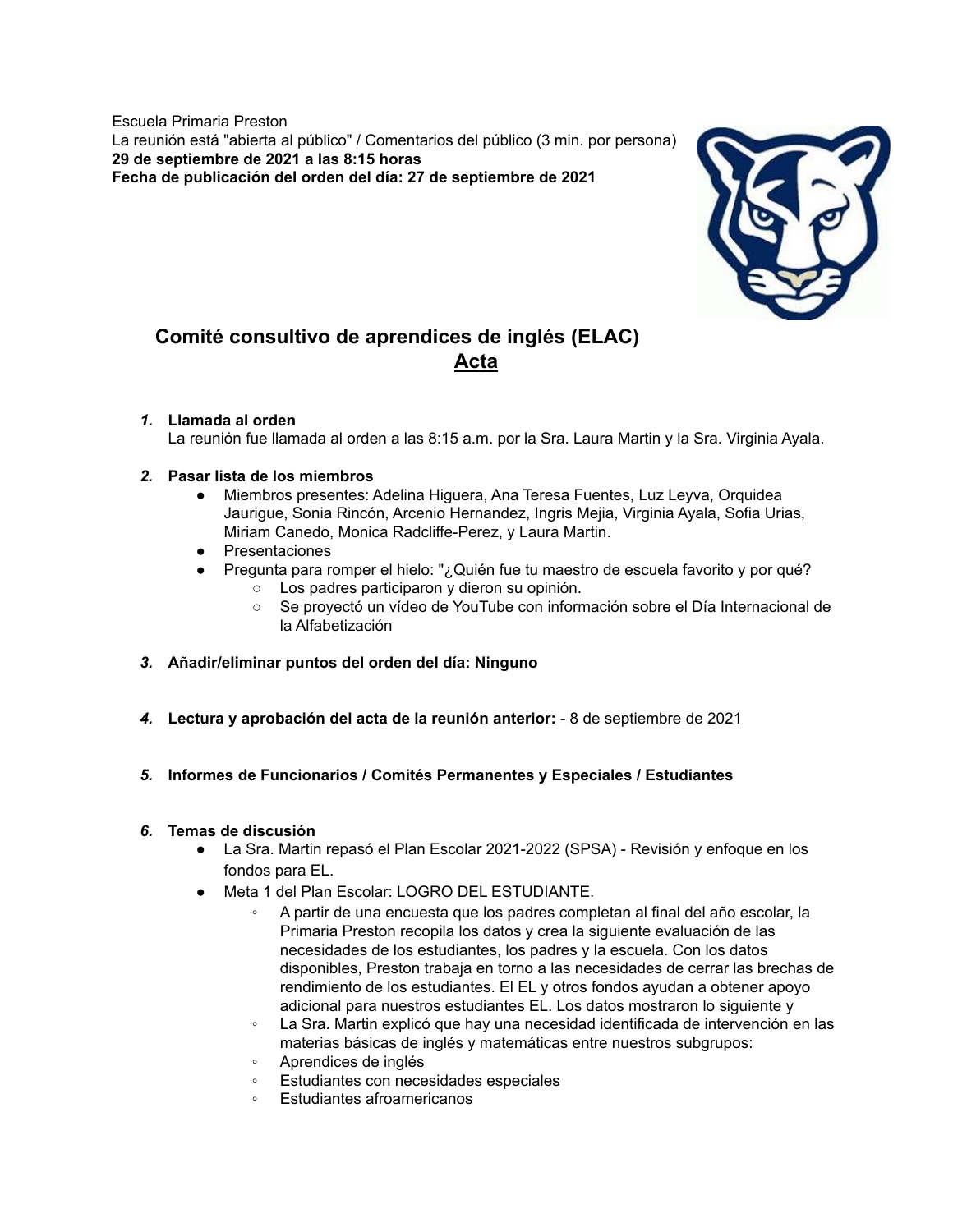- Jóvenes de acogida / personas sin hogar / desfavorecidos socioeconómicamente
- La Sra. Martin continuó presentando una necesidad identificada de intervención en las materias básicas de inglés y matemáticas entre nuestros subgrupos, incluidos, entre otros, nuestros estudiantes de inglés, que constituyen el 22.2% (+111/556 estudiantes) de nuestra población estudiantil, estudiantes con necesidades especiales que también incluyen estudiantes afroamericanos y aprendices del idioma inglés, y nuestra población estudiantil afroamericana.
- Los alumnos se desempeñan por debajo del nivel del grado en artes del lenguaje, matemáticas o ambas.
- En 20-21, solo los estudiantes de los grados 2-5 recibieron la escuela de verano el año pasado si cumplían con ciertos criterios.
- La Sra. Martin mencionó que este año 21-22 Preston está proporcionando acceso a intervenciones y apoyo adicional según sea necesario:
- La Primaria Preston ha contratado personal con certificado extra Especialista en Lectura.
- Preston está utilizando estrategias y programas de intervención específicos para disminuir el número de estudiantes que necesitan intervenciones:
- Lexia: Acelera el desarrollo de habilidades de alfabetización para los estudiantes de todas las capacidades, ayudándoles a hacer ese cambio crítico de aprender a leer a leer para aprender.
- Moby Max: Soluciona las brechas de aprendizaje con el poder del aprendizaje personalizado. El plan de estudios adaptativo de MobyMax crea un plan de educación individualizado para cada estudiante, lo que permite a los estudiantes superdotados progresar tan rápidamente como quieran y, al mismo tiempo, garantiza que los estudiantes de nivelación reciban la instrucción adicional que necesitan.
- Otros recursos útiles como: Footsteps2Brilliance: (K-3) que ofrece libros electrónicos interactivos, canciones y juegos en inglés o español. Basado en juegos para aumentar el vocabulario académico, la comprensión y las habilidades de pensamiento crítico
- SIPPS: (K-5) un programa para ayudar tanto a los nuevos lectores como a los que tienen dificultades, para una lectura fluida e independiente. Ayuda a los estudiantes a leer en silencio con mayores niveles de comprensión.
- Los fondos de las Metas 1 a 3 también ayudan a proporcionar acceso a
- Conferencias: maestro, padre, administrador
- Tutoría
- **Consultores**
- Desarrollo profesional
- Colaboración
- Escuela de verano
- Asistentes de instrucción bilingües
- Servicio extra
- **Sustitutos**
- Salarios (certificados y clasificados)
- **Beneficios**
- Libros y suministros
- Material didáctico complementario, programas digitales
- Otros servicios
- Imprenta, copias, tinta para papel, etc.
- **Tecnología**
- Chromebooks, iPads, amplificadores de voz, impresoras, auriculares, cámaras, monitores, cables, etc.
- **Transporte**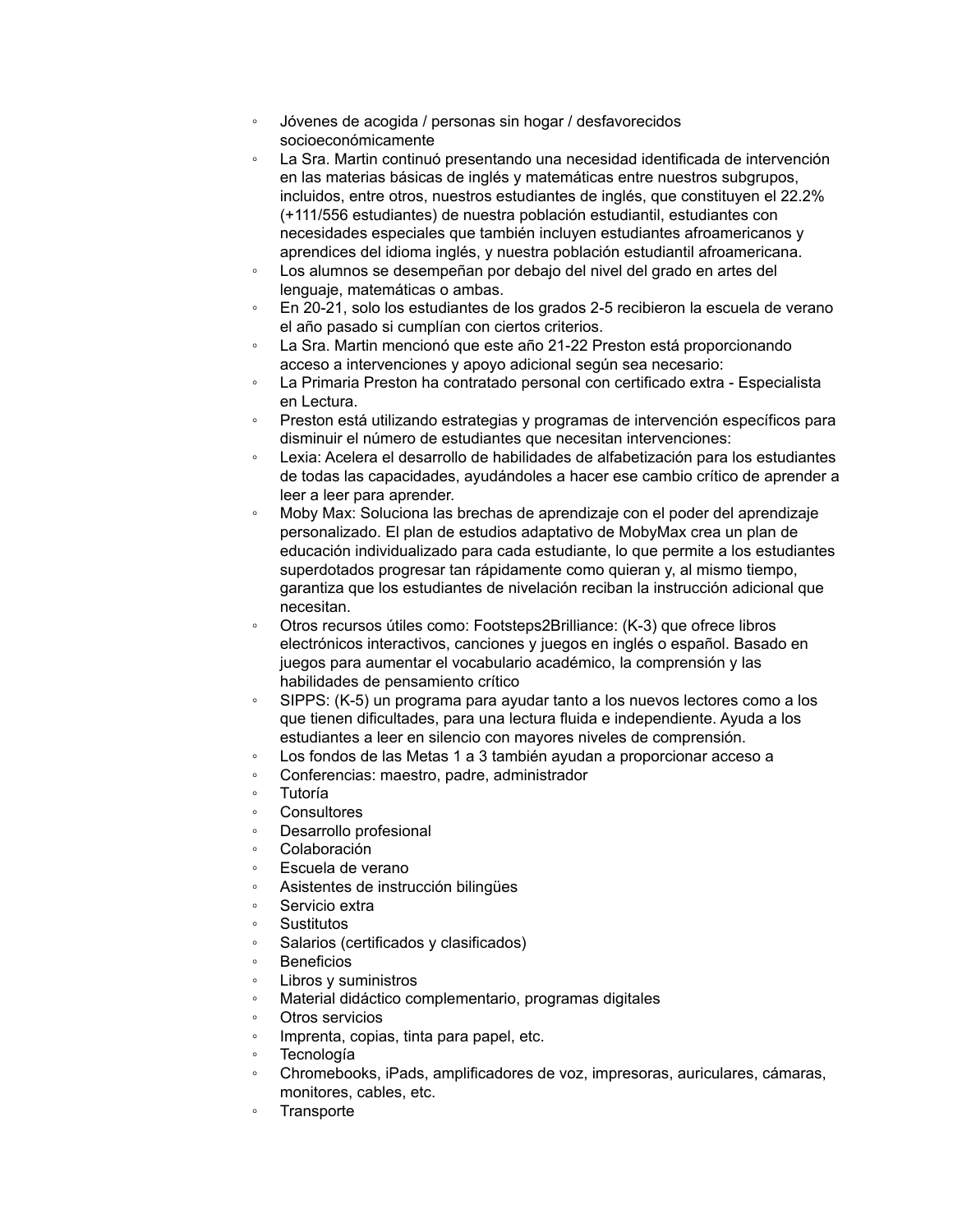- Arte y deportes
- Padre Arcenio: ¿Cómo evaluaron nuestros estudiantes? ¿Cómo se les evalúa con los programas?
- Sra. Martin: Explicó cómo los estudiantes fueron evaluados al comienzo del año escolar para encontrar su nivel y trabajar en las necesidades específicas de los estudiantes para ayudar a cerrar las brechas mediante el uso de estrategias específicas adaptadas a las necesidades de nuestros estudiantes.
- La Sra. Martin continuó con la Meta 2 del Plan Escolar DESARROLLO PROFESIONAL
- La Sra. Martin mencionó que los maestros de la Primaria Preston constantemente tienen tiempo para colaborar usando los datos de los estudiantes y los resultados medibles para identificar las necesidades de los estudiantes. Ellos crean planes de intervención y monitorean el progreso para aumentar el logro de los estudiantes y mejorar las prácticas de instrucción.
	- Los maestros de la escuela primaria Preston reciben constantemente tiempo para colaborar utilizando los datos de los estudiantes y los resultados medibles para identificar las necesidades de los estudiantes, crear un plan de intervenciones y supervisar el progreso para aumentar el rendimiento como apoyo y mejorar las prácticas de instrucción.
	- La financiación también ayuda a proporcionar el acceso a los servicios explicados anteriormente en la Meta # 1, así como:
	- PLC
	- Reuniones del personal
	- Reuniones de colaboración
	- Datos, iReady para identificar las necesidades de los estudiantes
	- Planes de lecciones
	- Diseño de Instrucción Dirigida, etc.
	- Capacitación en PBIS Bootcamp
	- Conferencias
	- Cuotas de inscripción
	- Gastos de transporte
	- Gastos de hotel
	- Comidas
	- Materiales
	- Suministros
	- Recursos
	- Sustitutos
	- Sueldos (certificados y clasificados)
	- Beneficios
	- Preston está monitoreando el ambiente escolar e implementando sistemas de reconocimiento y apoyo a los estudiantes para reducir las tasas de remisión y suspensión, mientras se incrementan los comportamientos positivos en el campus.
	- Premios e incentivos para los estudiantes
	- Carteles, señales, pases para visitantes
- La Sra. Martin continuó con la Meta 3 del Plan Escolar PARTICIPACIÓN DE LOS PADRES
- La Sra. Martin explicó a la audiencia que la meta #3 de Preston es aumentar la participación de los padres en los comités de padres de eventos de toda la escuela
	- Durante la escuela y
	- Después de la escuela.
	- La Sra. Martin mencionó que el objetivo de la Primaria Preston es aumentar la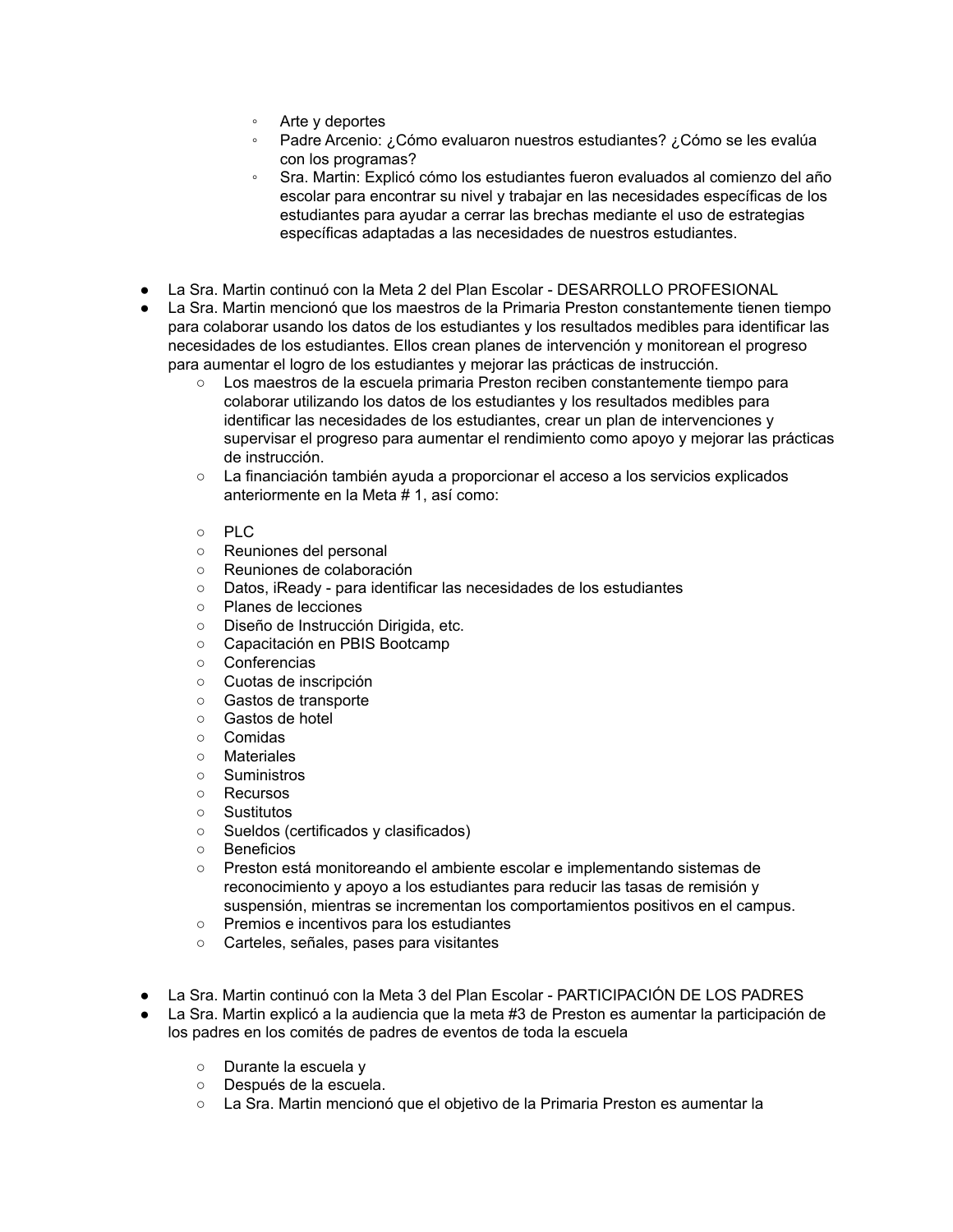participación de los padres en los comités de padres y en los eventos de la escuela tanto durante la escuela como después de la escuela.

- La financiación también ayuda a proporcionar el acceso a los servicios explicados anteriormente en la Meta # 1, así como:
- Refrigerios ligeros
- Oficinas de recursos durante los eventos para padres
- Servicios de traducción
- Actividades y asambleas
- Talleres para padres CABE
- Tasas de inscripción
- Gastos de transporte
- Gastos de hotel
- Comidas
- Materiales
- Suministros
- Recursos
- Los padres se mostraron satisfechos y comprendieron muy bien el Plan Escolar 21-22 de Preston.
- El comité ELAC aprobó el Plan Escolar 21-22.

### *7.* **Temas informativos**

- La Sra. Martin dio la bienvenida a todos de nuevo.
- La oradora invitada, la Sra. Guerrero, especialista en recursos de Preston, llegó para proporcionar información a nuestros padres, con respecto a los servicios que nuestro nuevo personal está proporcionando a los estudiantes de Preston. La Sra. Guerrero se especializa en ayudar a los estudiantes con dificultad para leer y escribir. Trabajan en la lectura todos los días de cada nivel de grado y luego los dividen en grupos por nivel de lectura. El objetivo de Preston es conseguir que lean al final del año escolar. Hay tres especialistas en lectura contratados para trabajar aquí en la escuela. Otro especialista en RSP está trabajando con la Sra. Guerrero y los otros tres especialistas en lectura están trabajando con el resto de los maestros.
- El padre Arcenio Hernández planteó una pregunta: "¿Cuándo se implementó el programa? o La Sra. Martin responde: "al principio del año escolar".
- Madre Ana: "¿Se quita a los estudiantes de su horario de clases?"
	- o La Sra. Martin responde: "no, no se les quita el tiempo de clase. El programa se incorpora al plan de estudios del estudiante y se distribuye a lo largo del día ".
- Especialista en Recursos: abandonó la reunión para unirse a su clase durante el día.
- La Sra. Martin: "explica por qué los Especialistas de Recursos son necesarios y cómo ayudan a nuestros estudiantes.
- También hay otros servicios que tanto Rialto USD, así como la Primaria Preston se preocupan y es para proporcionar el Aprendizaje Social Emocional a lo largo de Intervenciones Positivas y Apoyo (PBIS).
- La Sra. Martin invitó a los padres a la próxima reunión donde recibirán información sobre lo que la Primaria Preston está haciendo con respecto a las Intervenciones Positivas y Apoyo (PBIS).
	- Revisar las fechas de las reuniones del ELAC para 2021-2022
		- o La Sra. Martin revisó las fechas de las reuniones de ELAC para 2021-2022.
		- o Un folleto fue presentado a los padres, como un recordatorio para la próxima reunión de ELAC el miércoles, 29 de septiembre de 2021 y los padres fueron invitados.